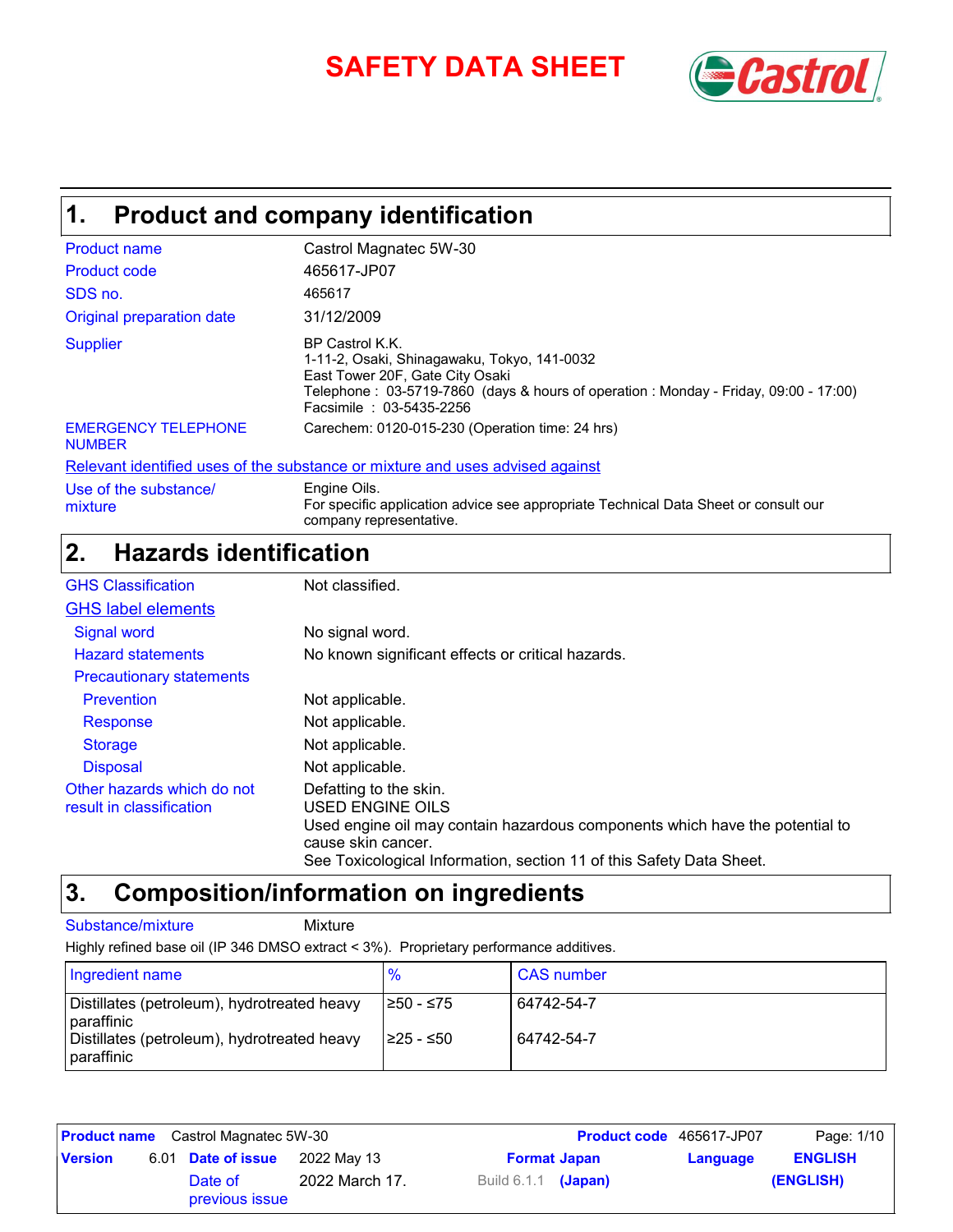# **3. Composition/information on ingredients**

**There are no additional ingredients present which, within the current knowledge of the supplier and in the concentrations applicable, are classified as hazardous to health or the environment and hence require reporting in this section.**

**Occupational exposure limits, if available, are listed in Section 8.**

**Applicability to local regulations are determined with consideration of reactions of constituents included in the formulation. Please see section 15 for regulatory information.**

## **First aid measures 4.**

| Description of necessary first aid measures |  |
|---------------------------------------------|--|
|                                             |  |

| Eye contact         | In case of contact, immediately flush eyes with plenty of water for at least 15<br>minutes. Eyelids should be held away from the eyeball to ensure thorough rinsing.<br>Check for and remove any contact lenses. Get medical attention. |
|---------------------|-----------------------------------------------------------------------------------------------------------------------------------------------------------------------------------------------------------------------------------------|
| <b>Inhalation</b>   | If inhaled, remove to fresh air. Get medical attention if symptoms occur.                                                                                                                                                               |
| <b>Skin contact</b> | Wash skin thoroughly with soap and water or use recognised skin cleanser.<br>Remove contaminated clothing and shoes. Wash clothing before reuse. Clean<br>shoes thoroughly before reuse. Get medical attention if symptoms occur.       |
| Ingestion           | Do not induce vomiting unless directed to do so by medical personnel. Get medical<br>attention if symptoms occur.                                                                                                                       |
|                     |                                                                                                                                                                                                                                         |

Most important symptoms/effects, acute and delayed

See Section 11 for more detailed information on health effects and symptoms.

Indication of immediate medical attention and special treatment needed, if necessary

| <b>Protection of first-aiders</b> | No action shall be taken involving any personal risk or without suitable training. |
|-----------------------------------|------------------------------------------------------------------------------------|
| Notes to physician                | Treatment should in general be symptomatic and directed to relieving any effects.  |
| Specific treatments               | No specific treatment.                                                             |

# **Firefighting measures 5.**

| <b>Extinguishing media</b>                         |                                                                                                                                                                                                   |
|----------------------------------------------------|---------------------------------------------------------------------------------------------------------------------------------------------------------------------------------------------------|
| <b>Suitable</b>                                    | In case of fire, use foam, dry chemical or carbon dioxide extinguisher or spray.                                                                                                                  |
| Not suitable                                       | Do not use water jet.                                                                                                                                                                             |
| Specific hazards arising from<br>the chemical      | In a fire or if heated, a pressure increase will occur and the container may burst.                                                                                                               |
| <b>Hazardous thermal</b><br>decomposition products | Combustion products may include the following:<br>carbon oxides (CO, CO <sub>2</sub> ) (carbon monoxide, carbon dioxide)                                                                          |
| Special protective actions for<br>fire-fighters    | No action shall be taken involving any personal risk or without suitable training.<br>Promptly isolate the scene by removing all persons from the vicinity of the incident if<br>there is a fire. |
| Special protective equipment<br>for fire-fighters  | Fire-fighters should wear positive pressure self-contained breathing apparatus<br>(SCBA) and full turnout gear.                                                                                   |

# **Accidental release measures 6.**

|                                | Personal precautions, protective equipment and emergency procedures                                                                                                                                                                                                                                                                 |
|--------------------------------|-------------------------------------------------------------------------------------------------------------------------------------------------------------------------------------------------------------------------------------------------------------------------------------------------------------------------------------|
| For non-emergency<br>personnel | No action shall be taken involving any personal risk or without suitable training.<br>Evacuate surrounding areas. Keep unnecessary and unprotected personnel from<br>entering. Do not touch or walk through spilt material. Put on appropriate personal<br>protective equipment. Floors may be slippery; use care to avoid falling. |
| For emergency responders       | If specialised clothing is required to deal with the spillage, take note of any<br>information in Section 8 on suitable and unsuitable materials. See also the<br>information in "For non-emergency personnel".                                                                                                                     |

| <b>Product name</b> Castrol Magnatec 5W-30 |  |                                   |                     | <b>Product code</b> 465617-JP07 | Page: 2/10 |                |           |
|--------------------------------------------|--|-----------------------------------|---------------------|---------------------------------|------------|----------------|-----------|
| <b>Version</b>                             |  | 6.01 Date of issue<br>2022 May 13 | <b>Format Japan</b> |                                 | Language   | <b>ENGLISH</b> |           |
|                                            |  | Date of<br>previous issue         | 2022 March 17.      | Build 6.1.1 <b>(Japan)</b>      |            |                | (ENGLISH) |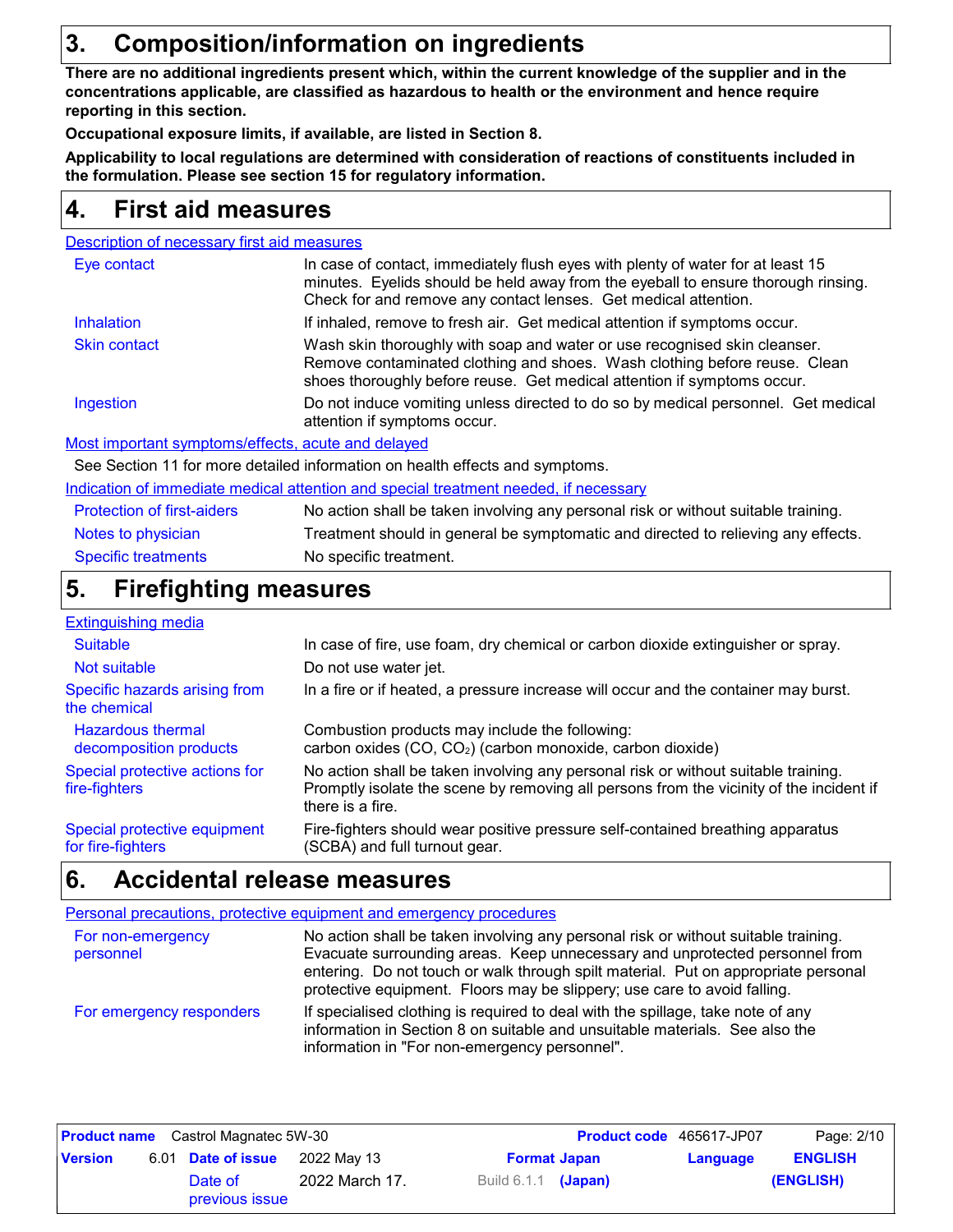# **6. Accidental release measures**

| <b>Environmental precautions</b>                     | Avoid dispersal of spilt material and runoff and contact with soil, waterways, drains<br>and sewers. Inform the relevant authorities if the product has caused environmental<br>pollution (sewers, waterways, soil or air).                                                                                                                                                                                                                                                                                                                     |  |  |
|------------------------------------------------------|-------------------------------------------------------------------------------------------------------------------------------------------------------------------------------------------------------------------------------------------------------------------------------------------------------------------------------------------------------------------------------------------------------------------------------------------------------------------------------------------------------------------------------------------------|--|--|
| Methods and material for containment and cleaning up |                                                                                                                                                                                                                                                                                                                                                                                                                                                                                                                                                 |  |  |
| <b>Small spill</b>                                   | Stop leak if without risk. Move containers from spill area. Absorb with an inert<br>material and place in an appropriate waste disposal container. Dispose of via a<br>licensed waste disposal contractor.                                                                                                                                                                                                                                                                                                                                      |  |  |
| Large spill                                          | Stop leak if without risk. Move containers from spill area. Prevent entry into sewers,<br>water courses, basements or confined areas. Contain and collect spillage with non-<br>combustible, absorbent material e.g. sand, earth, vermiculite or diatomaceous earth<br>and place in container for disposal according to local regulations. Dispose of via a<br>licensed waste disposal contractor.<br>In the case of spillage at sea approved dispersants may be used where authorised<br>by the appropriate government/regulatory authorities. |  |  |

### **Handling and storage 7.**

| <b>Protective measures</b>                | Put on appropriate personal protective equipment (see Section 8).                                                                                                                                                                                                                                                                                                                                                                                                                                                                                                                              |
|-------------------------------------------|------------------------------------------------------------------------------------------------------------------------------------------------------------------------------------------------------------------------------------------------------------------------------------------------------------------------------------------------------------------------------------------------------------------------------------------------------------------------------------------------------------------------------------------------------------------------------------------------|
| Advice on general<br>occupational hygiene | Eating, drinking and smoking should be prohibited in areas where this material is<br>handled, stored and processed. Wash thoroughly after handling. Remove<br>contaminated clothing and protective equipment before entering eating areas. See<br>also Section 8 for additional information on hygiene measures.                                                                                                                                                                                                                                                                               |
| Conditions for safe storage               | Store in accordance with local regulations. Store in original container protected from<br>direct sunlight in a dry, cool and well-ventilated area, away from incompatible<br>materials (see Section 10) and food and drink. Keep container tightly closed and<br>sealed until ready for use. Store and use only in equipment/containers designed for<br>use with this product. Containers that have been opened must be carefully resealed<br>and kept upright to prevent leakage. Do not store in unlabelled containers. Use<br>appropriate containment to avoid environmental contamination. |
| Not suitable                              | Prolonged exposure to elevated temperature                                                                                                                                                                                                                                                                                                                                                                                                                                                                                                                                                     |

# **Exposure controls/personal protection 8.**

#### Control parameters

**Occupational exposure limits** 

| Ingredient name                                        |                                                                                                                                                                      | <b>Exposure limits</b>                                                                                                        |  |  |
|--------------------------------------------------------|----------------------------------------------------------------------------------------------------------------------------------------------------------------------|-------------------------------------------------------------------------------------------------------------------------------|--|--|
| Distillates (petroleum), hydrotreated heavy paraffinic |                                                                                                                                                                      | Japan Society for Occupational Health<br>(Japan).<br>OEL-M: 3 mg/m <sup>3</sup> 8 hours. Issued/Revised:<br>1/1977 Form: Mist |  |  |
| Distillates (petroleum), hydrotreated heavy paraffinic |                                                                                                                                                                      | Japan Society for Occupational Health<br>(Japan).<br>OEL-M: 3 mg/m <sup>3</sup> 8 hours. Issued/Revised:<br>1/1977 Form: Mist |  |  |
| <b>Recommended monitoring</b><br>procedures            | If this product contains ingredients with exposure limits, personal, workplace<br>atmosphere or biological monitoring may be required to determine the effectiveness |                                                                                                                               |  |  |

atmosphere or biological monitoring may be required to determine the effectiveness of the ventilation or other control measures and/or the necessity to use respiratory protective equipment. Reference should be made to appropriate monitoring standards. Reference to national guidance documents for methods for the determination of hazardous substances will also be required.

|                | <b>Product name</b> Castrol Magnatec 5W-30 |                |                       |  | <b>Product code</b> 465617-JP07 | Page: 3/10     |
|----------------|--------------------------------------------|----------------|-----------------------|--|---------------------------------|----------------|
| <b>Version</b> | 6.01 Date of issue                         | 2022 May 13    | <b>Format Japan</b>   |  | Language                        | <b>ENGLISH</b> |
|                | Date of<br>previous issue                  | 2022 March 17. | Build $6.1.1$ (Japan) |  |                                 | (ENGLISH)      |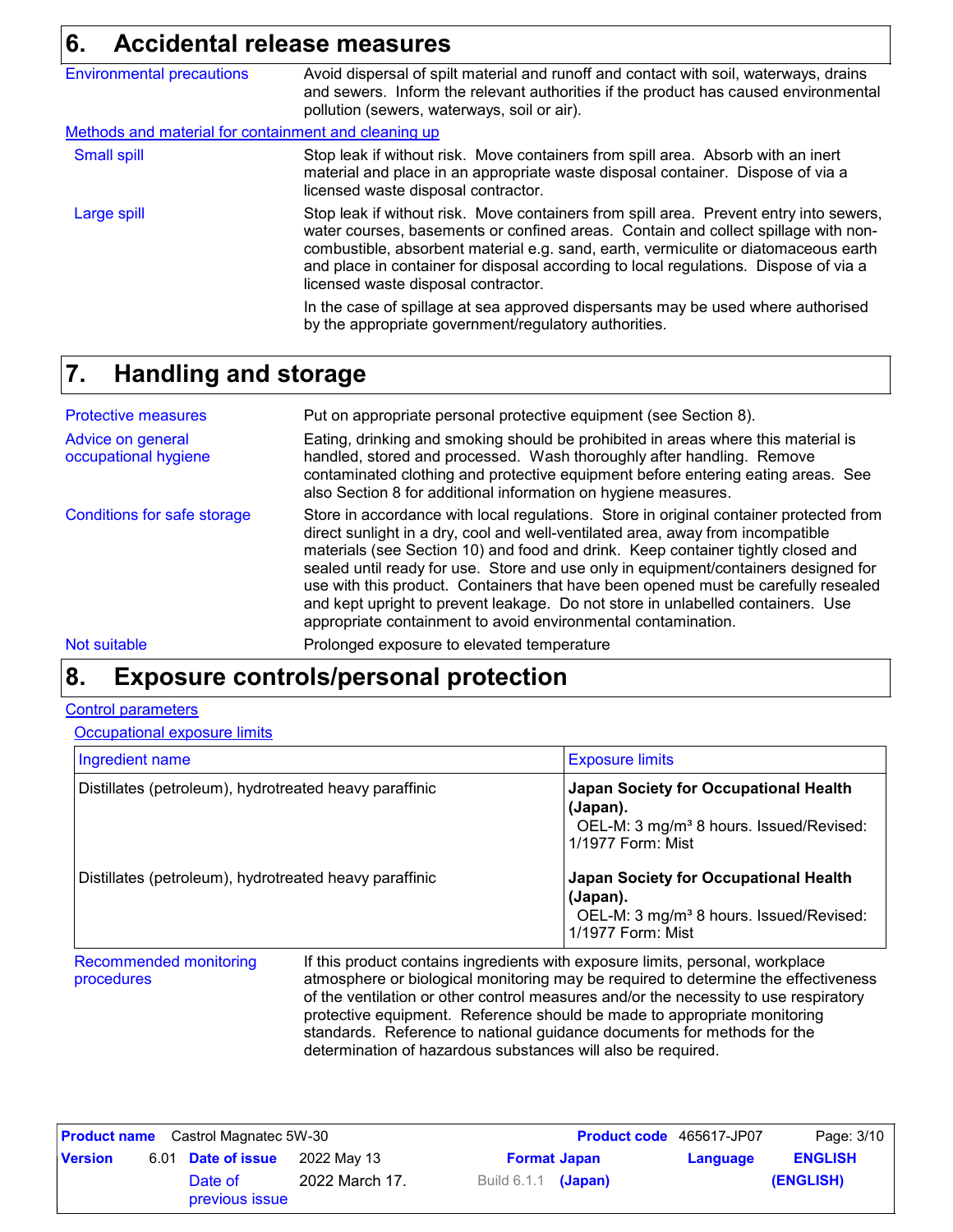# **8. Exposure controls/personal protection**

| Appropriate engineering<br>controls       | All activities involving chemicals should be assessed for their risks to health, to<br>ensure exposures are adequately controlled. Personal protective equipment should<br>only be considered after other forms of control measures (e.g. engineering controls)<br>have been suitably evaluated. Personal protective equipment should conform to<br>appropriate standards, be suitable for use, be kept in good condition and properly<br>maintained.<br>Your supplier of personal protective equipment should be consulted for advice on<br>selection and appropriate standards. For further information contact your national<br>organisation for standards.<br>Provide exhaust ventilation or other engineering controls to keep the relevant<br>airborne concentrations below their respective occupational exposure limits.<br>The final choice of protective equipment will depend upon a risk assessment. It is |
|-------------------------------------------|------------------------------------------------------------------------------------------------------------------------------------------------------------------------------------------------------------------------------------------------------------------------------------------------------------------------------------------------------------------------------------------------------------------------------------------------------------------------------------------------------------------------------------------------------------------------------------------------------------------------------------------------------------------------------------------------------------------------------------------------------------------------------------------------------------------------------------------------------------------------------------------------------------------------|
| <b>Environmental exposure</b><br>controls | important to ensure that all items of personal protective equipment are compatible.<br>Emissions from ventilation or work process equipment should be checked to ensure<br>they comply with the requirements of environmental protection legislation. In some<br>cases, fume scrubbers, filters or engineering modifications to the process<br>equipment will be necessary to reduce emissions to acceptable levels.                                                                                                                                                                                                                                                                                                                                                                                                                                                                                                   |
| <b>Individual protection measures</b>     |                                                                                                                                                                                                                                                                                                                                                                                                                                                                                                                                                                                                                                                                                                                                                                                                                                                                                                                        |
| <b>Hygiene measures</b>                   | Wash hands, forearms and face thoroughly after handling chemical products, before<br>eating, smoking and using the lavatory and at the end of the working period.<br>Appropriate techniques should be used to remove potentially contaminated clothing.<br>Wash contaminated clothing before reusing. Ensure that eyewash stations and<br>safety showers are close to the workstation location.                                                                                                                                                                                                                                                                                                                                                                                                                                                                                                                        |
| <b>Respiratory protection</b>             | In case of insufficient ventilation, wear suitable respiratory equipment.<br>The correct choice of respiratory protection depends upon the chemicals being<br>handled, the conditions of work and use, and the condition of the respiratory<br>equipment. Safety procedures should be developed for each intended application.<br>Respiratory protection equipment should therefore be chosen in consultation with<br>the supplier/manufacturer and with a full assessment of the working conditions.                                                                                                                                                                                                                                                                                                                                                                                                                  |
| <b>Hand protection</b>                    | Wear protective gloves if prolonged or repeated contact is likely. Wear chemical<br>resistant gloves. Recommended: Nitrile gloves. The correct choice of protective<br>gloves depends upon the chemicals being handled, the conditions of work and use,<br>and the condition of the gloves (even the best chemically resistant glove will break<br>down after repeated chemical exposures). Most gloves provide only a short time of<br>protection before they must be discarded and replaced. Because specific work<br>environments and material handling practices vary, safety procedures should be<br>developed for each intended application. Gloves should therefore be chosen in<br>consultation with the supplier/manufacturer and with a full assessment of the<br>working conditions.                                                                                                                        |
| Eye protection                            | Safety glasses with side shields.                                                                                                                                                                                                                                                                                                                                                                                                                                                                                                                                                                                                                                                                                                                                                                                                                                                                                      |
| <b>Skin protection</b>                    | Use of protective clothing is good industrial practice.<br>Personal protective equipment for the body should be selected based on the task<br>being performed and the risks involved and should be approved by a specialist<br>before handling this product.<br>Cotton or polyester/cotton overalls will only provide protection against light<br>superficial contamination that will not soak through to the skin. Overalls should be<br>laundered on a regular basis. When the risk of skin exposure is high (e.g. when<br>cleaning up spillages or if there is a risk of splashing) then chemical resistant aprons<br>and/or impervious chemical suits and boots will be required.                                                                                                                                                                                                                                  |
| Other skin protection                     | Appropriate footwear and any additional skin protection measures should be<br>selected based on the task being performed and the risks involved and should be<br>approved by a specialist before handling this product.                                                                                                                                                                                                                                                                                                                                                                                                                                                                                                                                                                                                                                                                                                |

| <b>Product name</b> Castrol Magnatec 5W-30 |                    |                           |                |                       | <b>Product code</b> 465617-JP07 | Page: 4/10 |                |
|--------------------------------------------|--------------------|---------------------------|----------------|-----------------------|---------------------------------|------------|----------------|
| <b>Version</b>                             | 6.01 Date of issue |                           | 2022 Mav 13    | <b>Format Japan</b>   |                                 | Language   | <b>ENGLISH</b> |
|                                            |                    | Date of<br>previous issue | 2022 March 17. | Build $6.1.1$ (Japan) |                                 |            | (ENGLISH)      |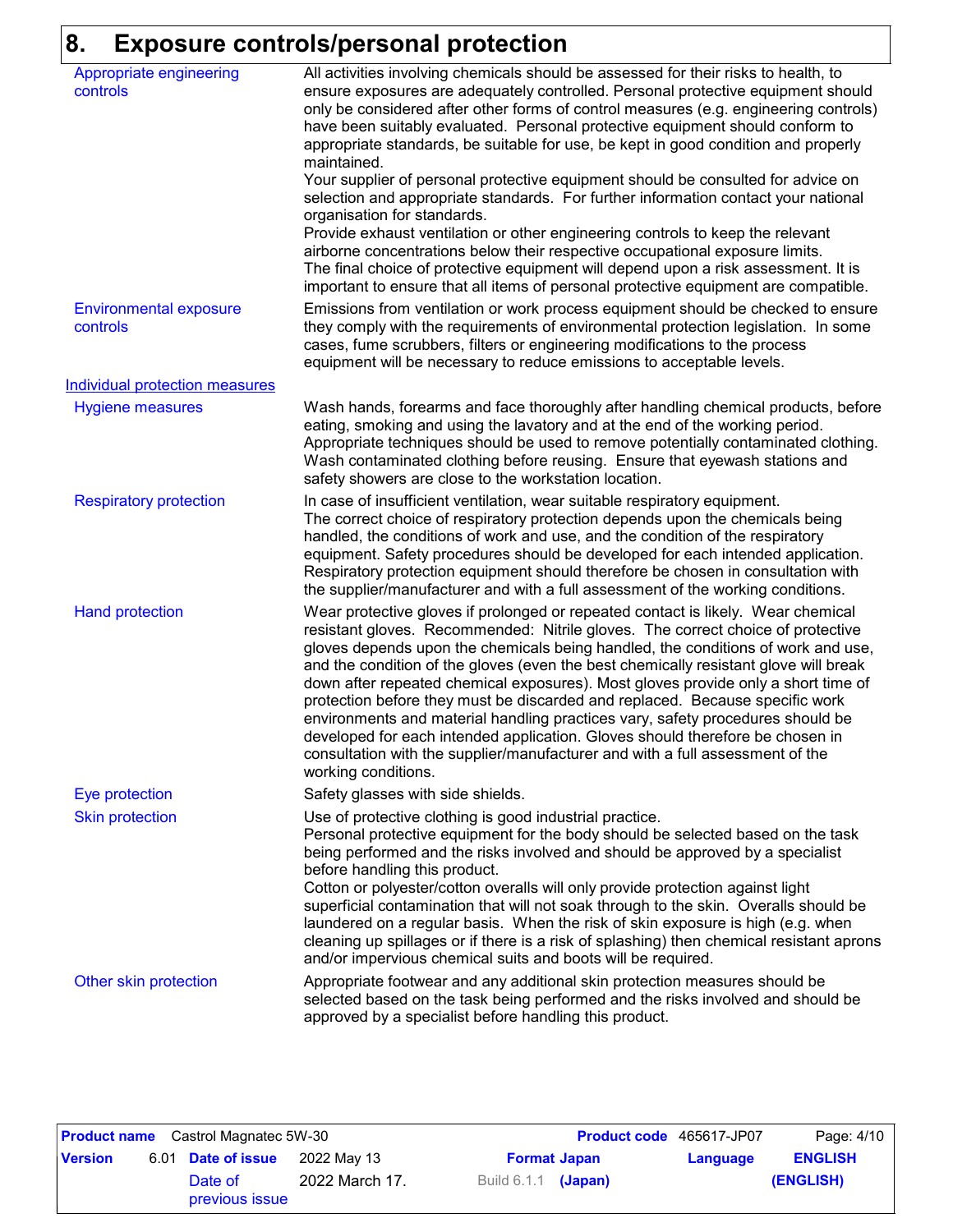# **9. Physical and chemical properties**

The conditions of measurement of all properties are at standard temperature and pressure unless otherwise indicated.

| Liguid.                                                                               |
|---------------------------------------------------------------------------------------|
| Brown.                                                                                |
| Not available.                                                                        |
| Not applicable.                                                                       |
| Not available.                                                                        |
| Not available.                                                                        |
| Not available.                                                                        |
| Closed cup: 202°C (395.6°F) [Pensky-Martens]<br>Open cup: >200°C (>392°F) [Cleveland] |
|                                                                                       |

| Fire point                                      | Not available. |
|-------------------------------------------------|----------------|
| <b>Evaporation rate</b>                         | Not available. |
| Flammability                                    | Not available. |
| <b>Lower and upper</b><br>explosive (flammable) | Not available. |
| <b>limits</b>                                   |                |

#### Vapour pressure Not available.

|                                                              |        |                                         |                    |                         | Vapour pressure at 50°C |               |  |
|--------------------------------------------------------------|--------|-----------------------------------------|--------------------|-------------------------|-------------------------|---------------|--|
| <b>Ingredient name</b>                                       |        |                                         | <b>Method</b>      | mm<br><b>Hg</b>         | kPa                     | <b>Method</b> |  |
| Distillates (petroleum),<br>hydrotreated heavy<br>paraffinic | 80.08  | < 0.011                                 | <b>ASTM D 5191</b> |                         |                         |               |  |
| Distillates (petroleum),<br>hydrotreated heavy<br>paraffinic | < 0.08 | < 0.011                                 | <b>ASTM D 5191</b> |                         |                         |               |  |
| Not available.                                               |        |                                         |                    |                         |                         |               |  |
| Not available.                                               |        |                                         |                    |                         |                         |               |  |
|                                                              |        |                                         |                    |                         |                         |               |  |
| Not available.                                               |        |                                         |                    |                         |                         |               |  |
| <b>Ingredient name</b>                                       |        | $\rm ^{\circ}C$                         | $\mathsf{P}$       |                         |                         |               |  |
| Not listed.                                                  |        |                                         |                    |                         |                         |               |  |
| Not available.                                               |        |                                         |                    |                         |                         |               |  |
| Not available.                                               |        |                                         |                    |                         |                         |               |  |
| Not available.                                               |        |                                         |                    |                         |                         |               |  |
| Not available.                                               |        |                                         |                    |                         |                         |               |  |
| Not available.                                               |        |                                         |                    |                         |                         |               |  |
|                                                              |        | $0.855$ g/cm <sup>3</sup> [15°C (59°F)] | mm Hg kPa          | Vapour Pressure at 20°C |                         | <b>Method</b> |  |

|                | <b>Product name</b> Castrol Magnatec 5W-30 |                |                            |                     | <b>Product code</b> 465617-JP07 | Page: 5/10     |
|----------------|--------------------------------------------|----------------|----------------------------|---------------------|---------------------------------|----------------|
| <b>Version</b> | 6.01 Date of issue                         | 2022 May 13    |                            | <b>Format Japan</b> | Language                        | <b>ENGLISH</b> |
|                | Date of<br>previous issue                  | 2022 March 17. | Build 6.1.1 <b>(Japan)</b> |                     |                                 | (ENGLISH)      |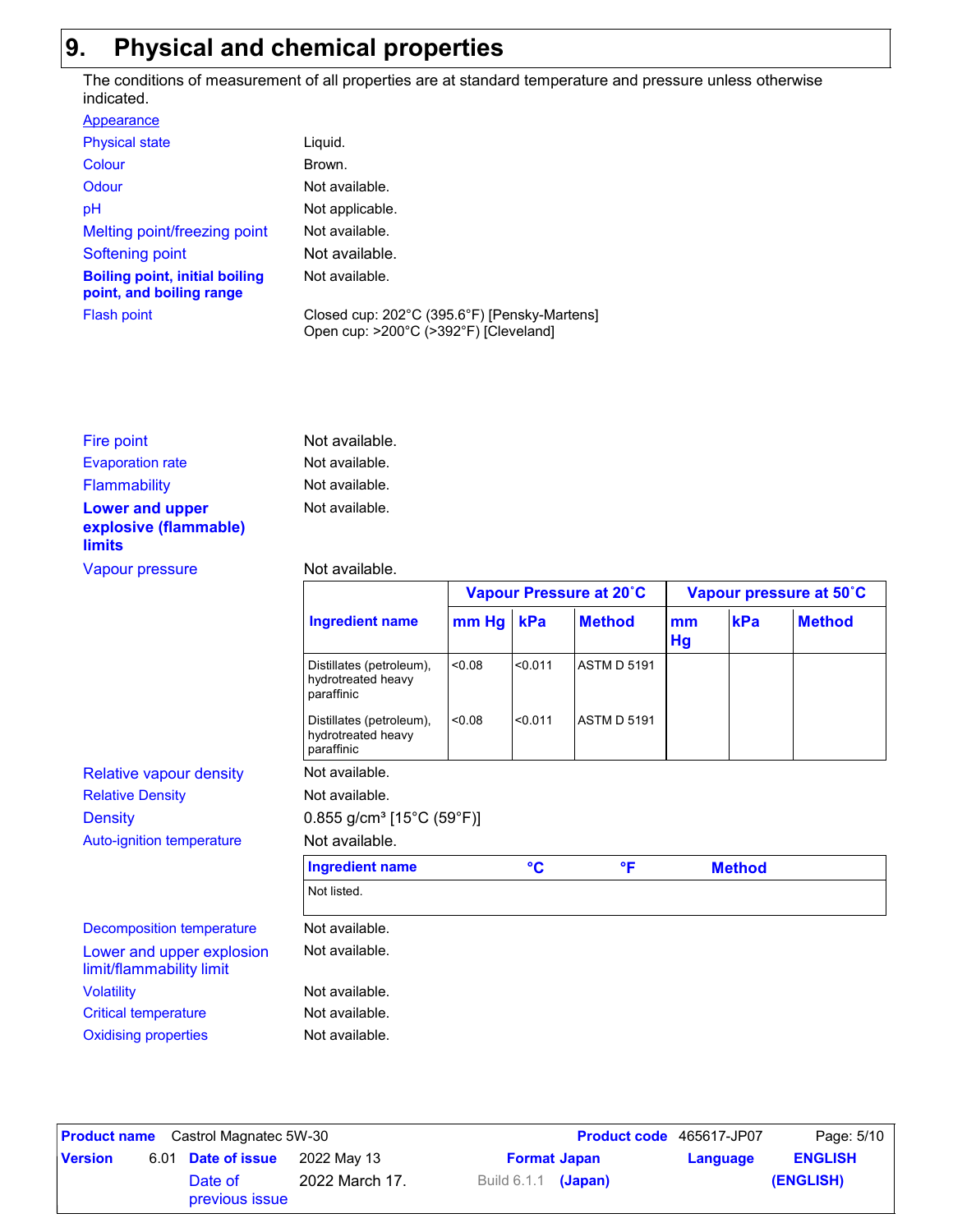# **9. Physical and chemical properties**

| <b>Viscosity</b>                        | Kinematic: 65 mm <sup>2</sup> /s (65 cSt) at $40^{\circ}$ C<br>Kinematic: 10.6 to 11.9 mm <sup>2</sup> /s (10.6 to 11.9 cSt) at 100°C |
|-----------------------------------------|---------------------------------------------------------------------------------------------------------------------------------------|
|                                         |                                                                                                                                       |
| <b>Drop Point</b>                       | Not available.                                                                                                                        |
| <b>Density</b>                          | 855 kg/m <sup>3</sup> (0.855 g/cm <sup>3</sup> ) at 15 <sup>°</sup> C                                                                 |
| <b>Solubility</b>                       | insoluble in water.                                                                                                                   |
| Solubility at room temperature<br>(g/l) | Not available.                                                                                                                        |
| <b>Dispersibility properties</b>        | Not available.                                                                                                                        |
| Partition coefficient (LogKow)          | Not applicable.                                                                                                                       |
| <b>Remarks</b>                          | Not available.                                                                                                                        |
| <b>Particle characteristics</b>         |                                                                                                                                       |
| Median particle size                    | Not applicable.                                                                                                                       |

# **Stability and reactivity 10.**

| Reactivity                                 | No specific test data available for this product. Refer to Conditions to avoid and<br>Incompatible materials for additional information.                                   |
|--------------------------------------------|----------------------------------------------------------------------------------------------------------------------------------------------------------------------------|
| <b>Chemical stability</b>                  | The product is stable.                                                                                                                                                     |
| Possibility of hazardous<br>reactions      | Under normal conditions of storage and use, hazardous reactions will not occur.<br>Under normal conditions of storage and use, hazardous polymerisation will not<br>occur. |
| <b>Conditions to avoid</b>                 | Avoid all possible sources of ignition (spark or flame).                                                                                                                   |
| Incompatible materials                     | Reactive or incompatible with the following materials: oxidising materials.                                                                                                |
| <b>Hazardous decomposition</b><br>products | Under normal conditions of storage and use, hazardous decomposition products<br>should not be produced.                                                                    |

# **Toxicological information 11.**

**Acute toxicity** 

No data available

#### **Irritation/Corrosion**

No data available

**Sensitiser** 

No data available

**Carcinogenicity** 

No data available

#### **Mutagenicity**

No data available

#### **Teratogenicity**

No data available

Reproductive toxicity

#### Aspiration hazard

| Name                                                   | Result                         |
|--------------------------------------------------------|--------------------------------|
| Distillates (petroleum), hydrotreated heavy paraffinic | ASPIRATION HAZARD - Category 1 |

|                | <b>Product name</b> Castrol Magnatec 5W-30 |                |                       |  | <b>Product code</b> 465617-JP07 | Page: 6/10     |
|----------------|--------------------------------------------|----------------|-----------------------|--|---------------------------------|----------------|
| <b>Version</b> | 6.01 Date of issue                         | 2022 May 13    | <b>Format Japan</b>   |  | Language                        | <b>ENGLISH</b> |
|                | Date of<br>previous issue                  | 2022 March 17. | Build $6.1.1$ (Japan) |  |                                 | (ENGLISH)      |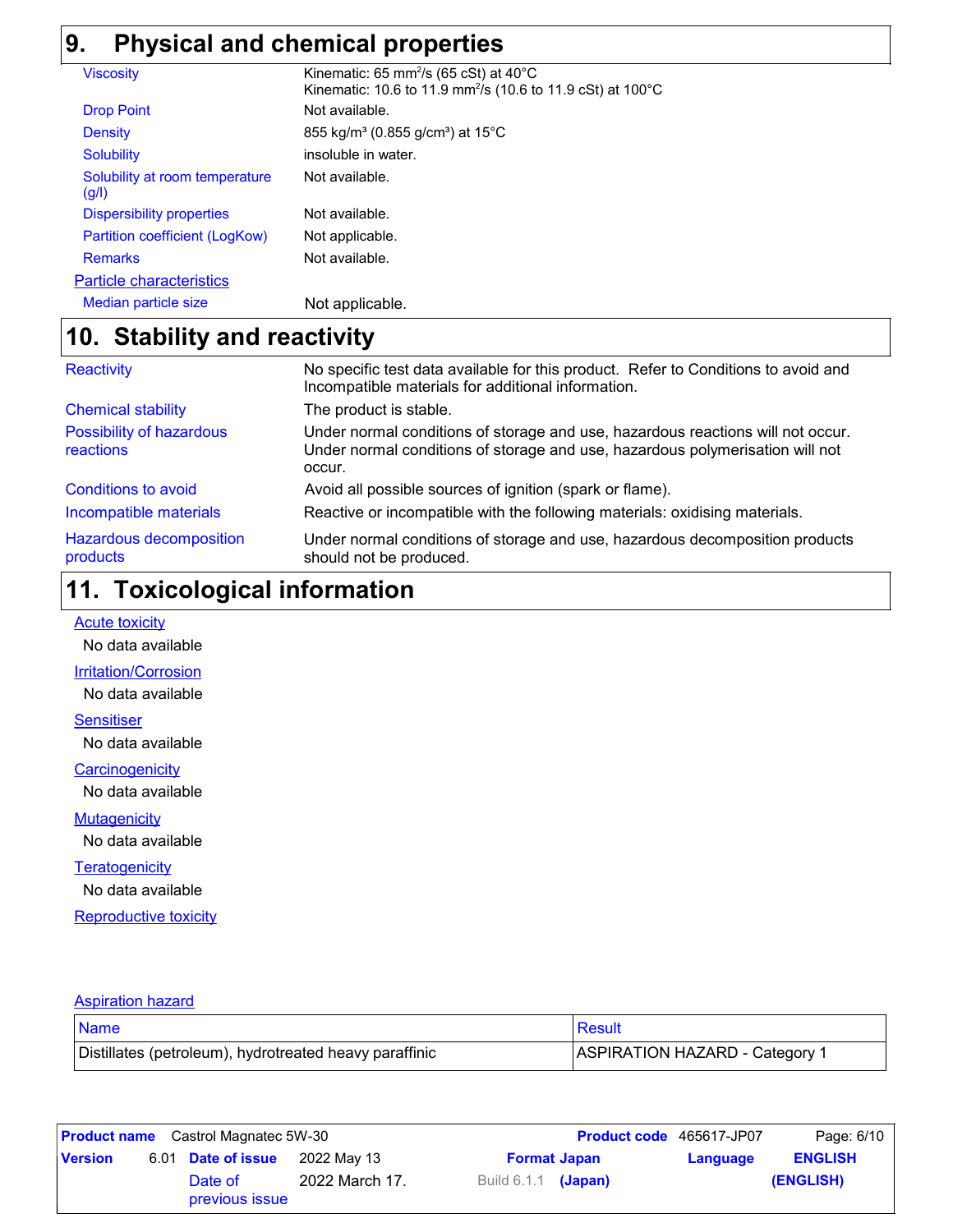# **11. Toxicological information**

| Information on likely routes of<br>exposure | Routes of entry anticipated: Dermal, Inhalation.                                                                                                                                                                                                                                                                                                                                                                   |
|---------------------------------------------|--------------------------------------------------------------------------------------------------------------------------------------------------------------------------------------------------------------------------------------------------------------------------------------------------------------------------------------------------------------------------------------------------------------------|
| Potential acute health effects              |                                                                                                                                                                                                                                                                                                                                                                                                                    |
| Eye contact                                 | No known significant effects or critical hazards.                                                                                                                                                                                                                                                                                                                                                                  |
| <b>Inhalation</b>                           | Vapour inhalation under ambient conditions is not normally a problem due to low<br>vapour pressure.                                                                                                                                                                                                                                                                                                                |
| <b>Skin contact</b>                         | Defatting to the skin. May cause skin dryness and irritation.                                                                                                                                                                                                                                                                                                                                                      |
| Ingestion                                   | No known significant effects or critical hazards.                                                                                                                                                                                                                                                                                                                                                                  |
|                                             | Symptoms related to the physical, chemical and toxicological characteristics                                                                                                                                                                                                                                                                                                                                       |
| Eye contact                                 | No specific data.                                                                                                                                                                                                                                                                                                                                                                                                  |
| <b>Inhalation</b>                           | No specific data.                                                                                                                                                                                                                                                                                                                                                                                                  |
| <b>Skin contact</b>                         | Adverse symptoms may include the following:<br>irritation<br>dryness<br>cracking                                                                                                                                                                                                                                                                                                                                   |
| Ingestion                                   | No specific data.                                                                                                                                                                                                                                                                                                                                                                                                  |
|                                             | Delayed and immediate effects as well as chronic effects from short and long-term exposure                                                                                                                                                                                                                                                                                                                         |
| Eye contact                                 | Potential risk of transient stinging or redness if accidental eye contact occurs.                                                                                                                                                                                                                                                                                                                                  |
| Inhalation                                  | Overexposure to the inhalation of airborne droplets or aerosols may cause irritation<br>of the respiratory tract.                                                                                                                                                                                                                                                                                                  |
| Skin contact                                | Prolonged or repeated contact can defat the skin and lead to irritation, cracking and/<br>or dermatitis.                                                                                                                                                                                                                                                                                                           |
| Ingestion                                   | Ingestion of large quantities may cause nausea and diarrhoea.                                                                                                                                                                                                                                                                                                                                                      |
| Potential chronic health effects            |                                                                                                                                                                                                                                                                                                                                                                                                                    |
| General                                     | <b>USED ENGINE OILS</b><br>Combustion products resulting from the operation of internal combustion engines<br>contaminate engine oils during use. Used engine oil may contain hazardous<br>components which have the potential to cause skin cancer. Frequent or prolonged<br>contact with all types and makes of used engine oil must therefore be avoided and a<br>high standard of personal hygiene maintained. |
| Carcinogenicity                             | No known significant effects or critical hazards.                                                                                                                                                                                                                                                                                                                                                                  |
| <b>Mutagenicity</b>                         | No known significant effects or critical hazards.                                                                                                                                                                                                                                                                                                                                                                  |
| <b>Teratogenicity</b>                       | No known significant effects or critical hazards.                                                                                                                                                                                                                                                                                                                                                                  |
| <b>Developmental effects</b>                | No known significant effects or critical hazards.                                                                                                                                                                                                                                                                                                                                                                  |
| <b>Fertility effects</b>                    | No known significant effects or critical hazards.                                                                                                                                                                                                                                                                                                                                                                  |
| <b>Numerical measures of toxicity</b>       |                                                                                                                                                                                                                                                                                                                                                                                                                    |
| <b>Acute toxicity estimates</b>             |                                                                                                                                                                                                                                                                                                                                                                                                                    |
| No data available                           |                                                                                                                                                                                                                                                                                                                                                                                                                    |

### **Ecological information 12.**

| <b>Environmental effects</b>     | No known significant effects or critical hazards.                                        |
|----------------------------------|------------------------------------------------------------------------------------------|
| Persistence and degradability    | Expected to be biodegradable.                                                            |
| <b>Bioaccumulative potential</b> | This product is not expected to bioaccumulate through food chains in the<br>environment. |
| <b>Mobility</b>                  | Spillages may penetrate the soil causing ground water contamination.                     |
| Hazardous to the ozone layer     | Not applicable.                                                                          |

|                | <b>Product name</b> Castrol Magnatec 5W-30 |                |                            |                     | <b>Product code</b> 465617-JP07 | Page: 7/10     |
|----------------|--------------------------------------------|----------------|----------------------------|---------------------|---------------------------------|----------------|
| <b>Version</b> | 6.01 Date of issue                         | 2022 May 13    |                            | <b>Format Japan</b> | Language                        | <b>ENGLISH</b> |
|                | Date of<br>previous issue                  | 2022 March 17. | Build 6.1.1 <b>(Japan)</b> |                     |                                 | (ENGLISH)      |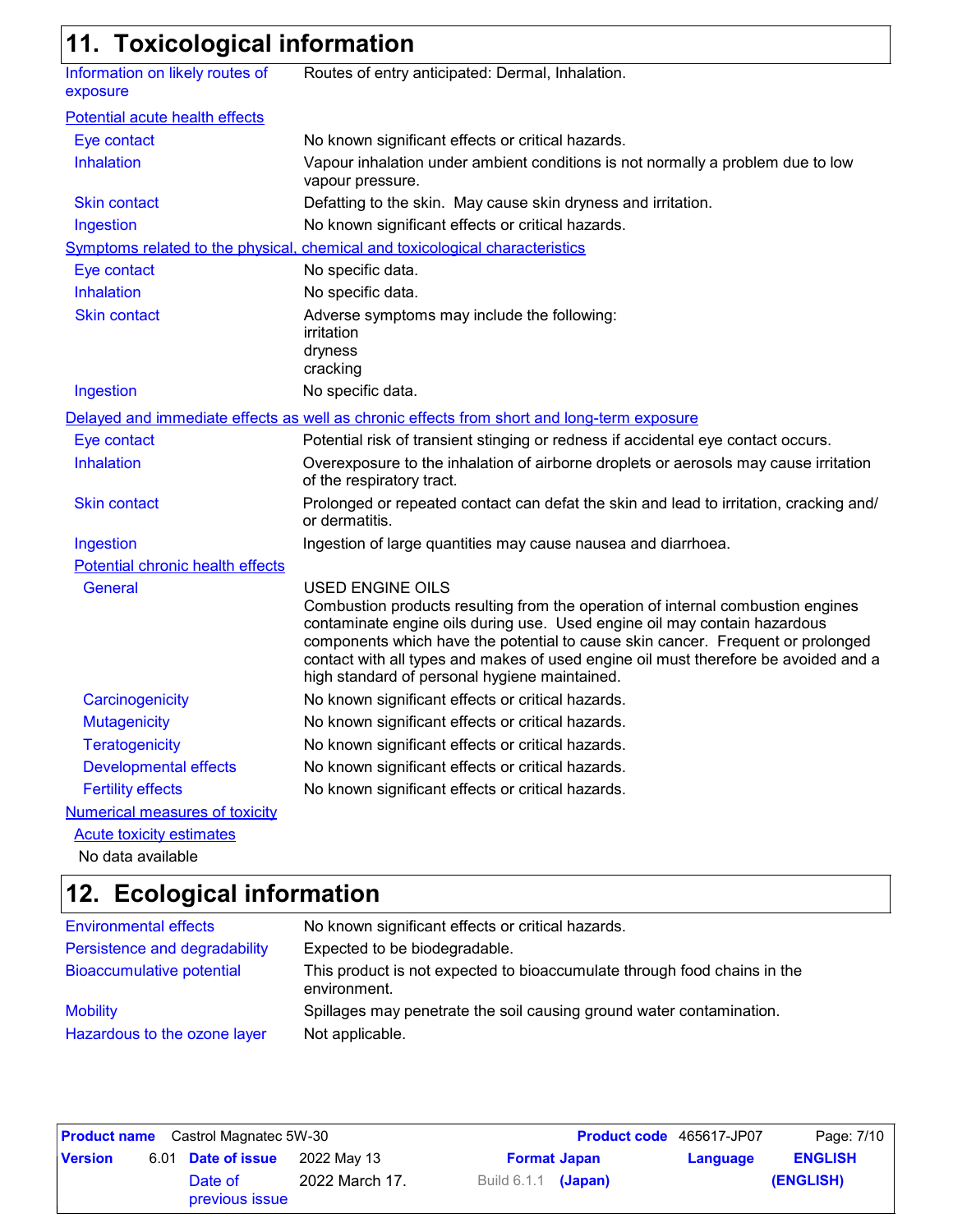# **12. Ecological information**

Other ecological information Spills may form a film on water surfaces causing physical damage to organisms. Oxygen transfer could also be impaired.

### **Disposal considerations 13.**

Disposal methods

The generation of waste should be avoided or minimised wherever possible. Significant quantities of waste product residues should not be disposed of via the foul sewer but processed in a suitable effluent treatment plant. Dispose of surplus and non-recyclable products via a licensed waste disposal contractor. Disposal of this product, solutions and any by-products should at all times comply with the requirements of environmental protection and waste disposal legislation and any regional local authority requirements. Waste packaging should be recycled. Incineration or landfill should only be considered when recycling is not feasible. This material and its container must be disposed of in a safe way. Empty containers or liners may retain some product residues. Avoid dispersal of spilt material and runoff and contact with soil, waterways, drains and sewers.

# **14. Transport information**

|                                      | <b>IMDG</b>    | <b>IATA</b>    |
|--------------------------------------|----------------|----------------|
| <b>UN number</b>                     | Not regulated. | Not regulated. |
| <b>UN proper</b><br>shipping name    | $\equiv$       |                |
| <b>Transport hazard</b><br>class(es) | $\blacksquare$ |                |
| <b>Packing group</b>                 | ۰              | -              |
| <b>Environmental</b><br>hazards      | No.            | No.            |
| <b>Additional</b><br>information     |                |                |

Special precautions for user Not available.

Transport in bulk according to IMO instruments

Not available.

# **15. Regulatory information**

Fire Service Law

| Category    | Substance name/Type | Danger<br>category                    | Signal word                | <b>Designated</b><br>quantity |
|-------------|---------------------|---------------------------------------|----------------------------|-------------------------------|
| Category IV | Class IV petroleums | $\begin{array}{c} \hline \end{array}$ | Flammable - Keep Fire Away | 6000 L                        |

**ISHL** 

Special Organic Solvents, etc. Not available.

Substances requiring labelling

| <b>Product name</b> Castrol Magnatec 5W-30 |  |                           |                | <b>Product code</b> 465617-JP07 | Page: 8/10          |          |                |
|--------------------------------------------|--|---------------------------|----------------|---------------------------------|---------------------|----------|----------------|
| <b>Version</b>                             |  | 6.01 Date of issue        | 2022 May 13    |                                 | <b>Format Japan</b> | Language | <b>ENGLISH</b> |
|                                            |  | Date of<br>previous issue | 2022 March 17. | Build $6.1.1$ (Japan)           |                     |          | (ENGLISH)      |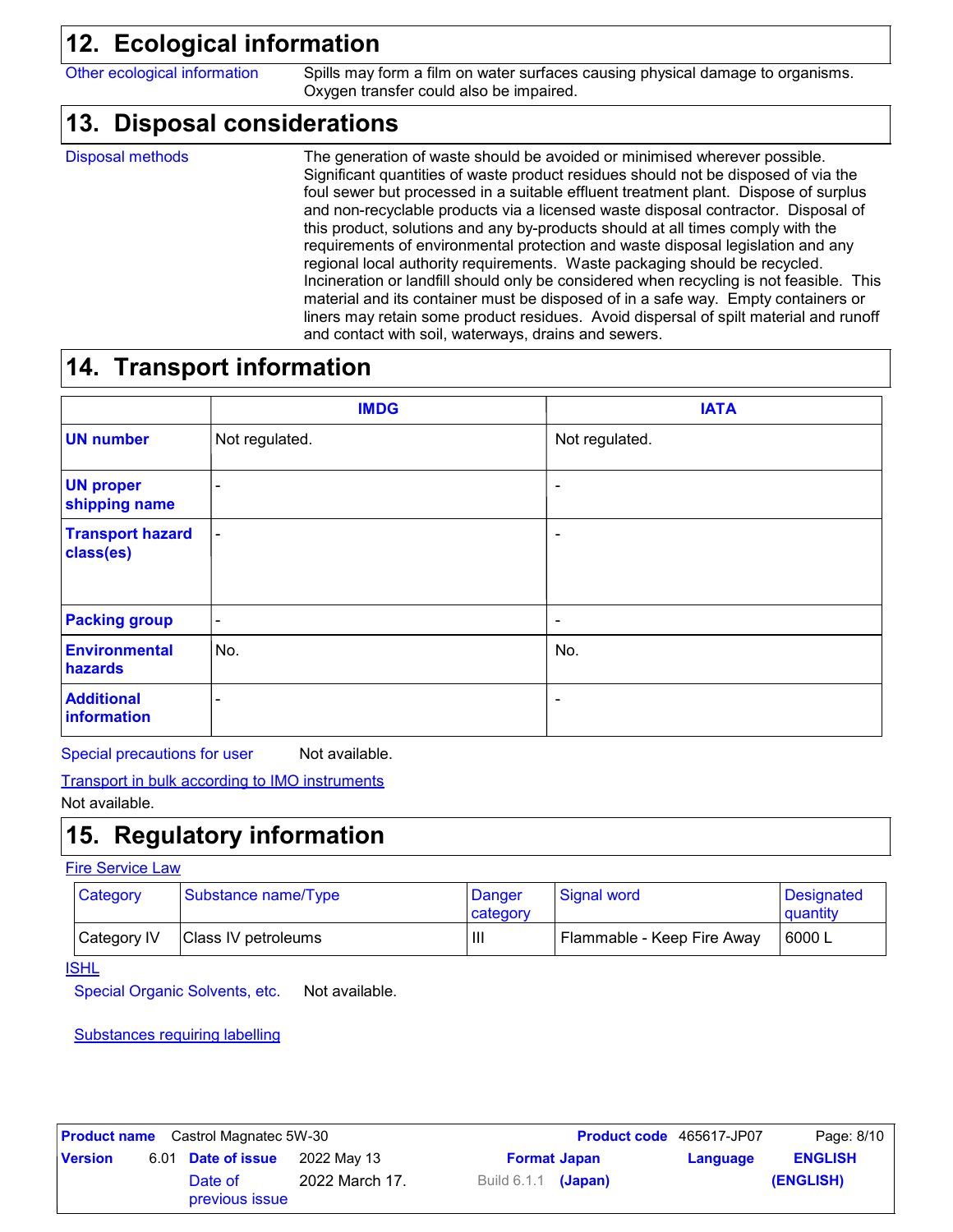# **15. Regulatory information**

| <b>Ingredient name</b> | Name on list | CAS no. | Conc. | <b>Status</b> | ∣ Reference<br>number |
|------------------------|--------------|---------|-------|---------------|-----------------------|
|                        | Mineral oil  |         | ≥90   | Listed        | 168                   |

### Chemicals requiring notification

| <b>Ingredient name</b> | Name on list | CAS no. | Conc. | <b>Status</b> | <b>Reference</b><br>number |
|------------------------|--------------|---------|-------|---------------|----------------------------|
| -                      | Mineral oil  |         | ≥90   | ∟isted        | 168                        |

Pollutant Release and Transfer Registers (PRTR)

Not applicable.

### **Other regulations**

| <b>Australia inventory (AIIC)</b>                            | All components are listed or exempted.                                                                   |
|--------------------------------------------------------------|----------------------------------------------------------------------------------------------------------|
| Canada inventory                                             | All components are listed or exempted.                                                                   |
| China inventory (IECSC)                                      | All components are listed or exempted.                                                                   |
| Japan inventory (CSCL)                                       | All components are listed or exempted.                                                                   |
| Korea inventory (KECI)                                       | All components are listed or exempted.                                                                   |
| <b>Philippines inventory</b><br>(PICCS)                      | All components are listed or exempted.                                                                   |
| <b>Taiwan Chemical</b><br><b>Substances Inventory (TCSI)</b> | All components are listed or exempted.                                                                   |
| <b>United States inventory</b><br>(TSCA 8b)                  | All components are active or exempted.                                                                   |
| <b>REACH Status</b>                                          | For the REACH status of this product please consult your company contact, as<br>identified in Section 1. |

### **Other information 16.**

| <b>History</b>                 |                                                                                                                                                                                                                                                                                                                                                                                                                                                                                                                                                                                                                                                                                                                                                                                                                                              |
|--------------------------------|----------------------------------------------------------------------------------------------------------------------------------------------------------------------------------------------------------------------------------------------------------------------------------------------------------------------------------------------------------------------------------------------------------------------------------------------------------------------------------------------------------------------------------------------------------------------------------------------------------------------------------------------------------------------------------------------------------------------------------------------------------------------------------------------------------------------------------------------|
| Date of issue/Date of revision | 2022 May 13.                                                                                                                                                                                                                                                                                                                                                                                                                                                                                                                                                                                                                                                                                                                                                                                                                                 |
| Date of previous issue         | 2022 March 17.                                                                                                                                                                                                                                                                                                                                                                                                                                                                                                                                                                                                                                                                                                                                                                                                                               |
| <b>Prepared by</b>             | <b>Product Stewardship</b>                                                                                                                                                                                                                                                                                                                                                                                                                                                                                                                                                                                                                                                                                                                                                                                                                   |
|                                | The Japan key to abbreviations is as follows:                                                                                                                                                                                                                                                                                                                                                                                                                                                                                                                                                                                                                                                                                                                                                                                                |
|                                | GHS = Global Harmonized System<br>CAS Number = Chemical Abstracts Service Registry Number<br>ISHL = Industrial Safety and Health Law<br>OSHL = Occupational Safety and Health Law<br>PRTR = Law Concerning Reporting of the Release into the Environment of Specific<br>Chemical Substances and Promoting Improvements in Their Management<br><b>ENCS = Existing and New Chemical Substances</b><br>METI = Ministry of Economy, Trade and Industry<br>OEL = Occupational Exposure Limit<br>JSOH = Japan Society for Occupational Health<br>REACH = Registration, Evaluation, Authorisation and Restriction of Chemicals<br>Regulation [Regulation (EC) No. 1907/2006]<br>TWA = Time weighted average<br>STEL = Short term exposure limit<br>IMDG = International Maritime Organization Rules, rules governing shipment of<br>goods by water. |

| <b>Product name</b> Castrol Magnatec 5W-30 |  |                           | <b>Product code</b> 465617-JP07 | Page: 9/10                 |          |                |
|--------------------------------------------|--|---------------------------|---------------------------------|----------------------------|----------|----------------|
| <b>Version</b>                             |  | 6.01 Date of issue        | 2022 Mav 13                     | <b>Format Japan</b>        | Language | <b>ENGLISH</b> |
|                                            |  | Date of<br>previous issue | 2022 March 17.                  | Build 6.1.1 <b>(Japan)</b> |          | (ENGLISH)      |